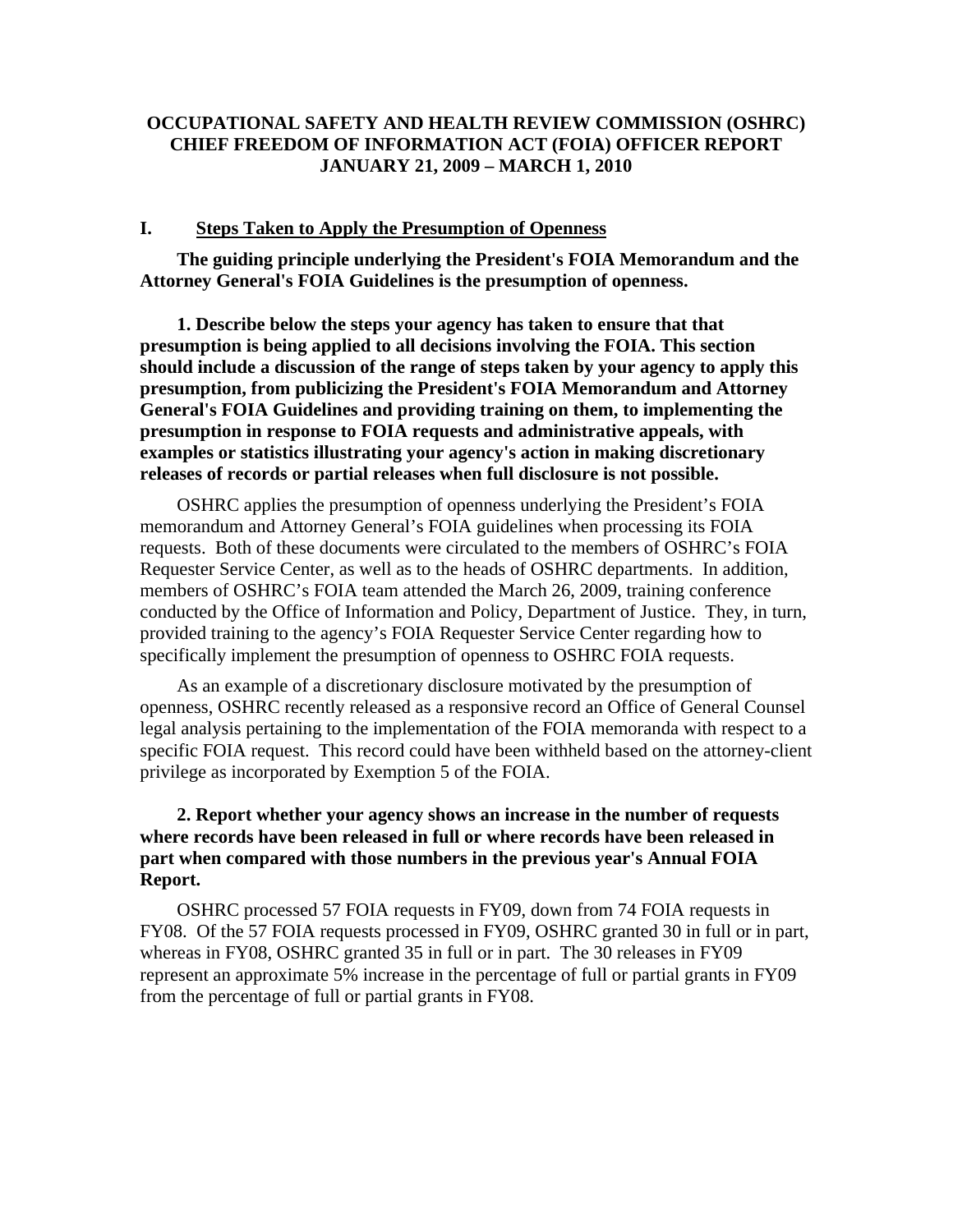### **II. Steps Taken to Ensure that Your Agency has an Effective System for Responding to Requests**

**As the Attorney General emphasized in his FOIA Guidelines, "[a]pplication of the proper disclosure standard is only one part of ensuring transparency. Open government requires not just a presumption of disclosure, but also an effective system for responding to FOIA requests." Describe here the steps your agency has taken to ensure that your system for responding to requests is effective and efficient. This section should include a discussion of how your agency has addressed the key roles played by the broad spectrum of agency personnel who work with FOIA professionals in responding to requests, including, in particular, steps taken to ensure that FOIA professionals have sufficient IT support.** 

The Chairman of OSHRC implemented a management initiative in February 2009 to enhance agency transparency. In keeping with that initiative, as well as the President's FOIA Memorandum and Attorney General's FOIA Guidelines, OSHRC's FOIA professionals have worked diligently to improve the effectiveness and efficiency of processing FOIA requests. For instance, the members of the FOIA Requester Service Center have worked closely with the agency's IT department to assist with the implementation of new software that will support the processing of and reporting on FOIA requests. The FOIA Requester Service Center also stays in close contact with the agency offices that maintain requested records to keep within statutorily required response times. OSHRC also plans to revise its Regulations Implementing the FOIA and FOIA Reference Guide to officially allow electronic FOIA requests, and is considering an online FOIA request form.

#### **III. Steps Taken To Increase Proactive Disclosures**

**Both the President and Attorney General focused on the need for agencies to work proactively to post information online without waiting for individual requests to be received. Describe here the steps your agency has taken to increase the amount of material that is available on your agency website, including providing examples of proactive disclosures that have been made since issuance of the new FOIA Guidelines.** 

Since the issuance of the new FOIA Guidelines, OSHRC has increased the amount of material available to the public on its website. In the agency's FOIA electronic reading room, OSHRC now posts records that have been docketed in highly visible cases pending before the agency, proactively disclosing likely sought after records. Additionally, as part of the Chairman's transparency initiative, OSHRC now posts on the agency's website the decisions of its administrative law judges in cases that are pending on appeal before the Commission. In keeping with the Open Government Directive issued by the Office of Management and Budget on December 8, 2009, OSHRC also continually updates its new open government page at www.data.gov with the following three data sets: (1) monthly listing of case dockets, (2) monthly Commission activity reports, and (3) case briefing notices.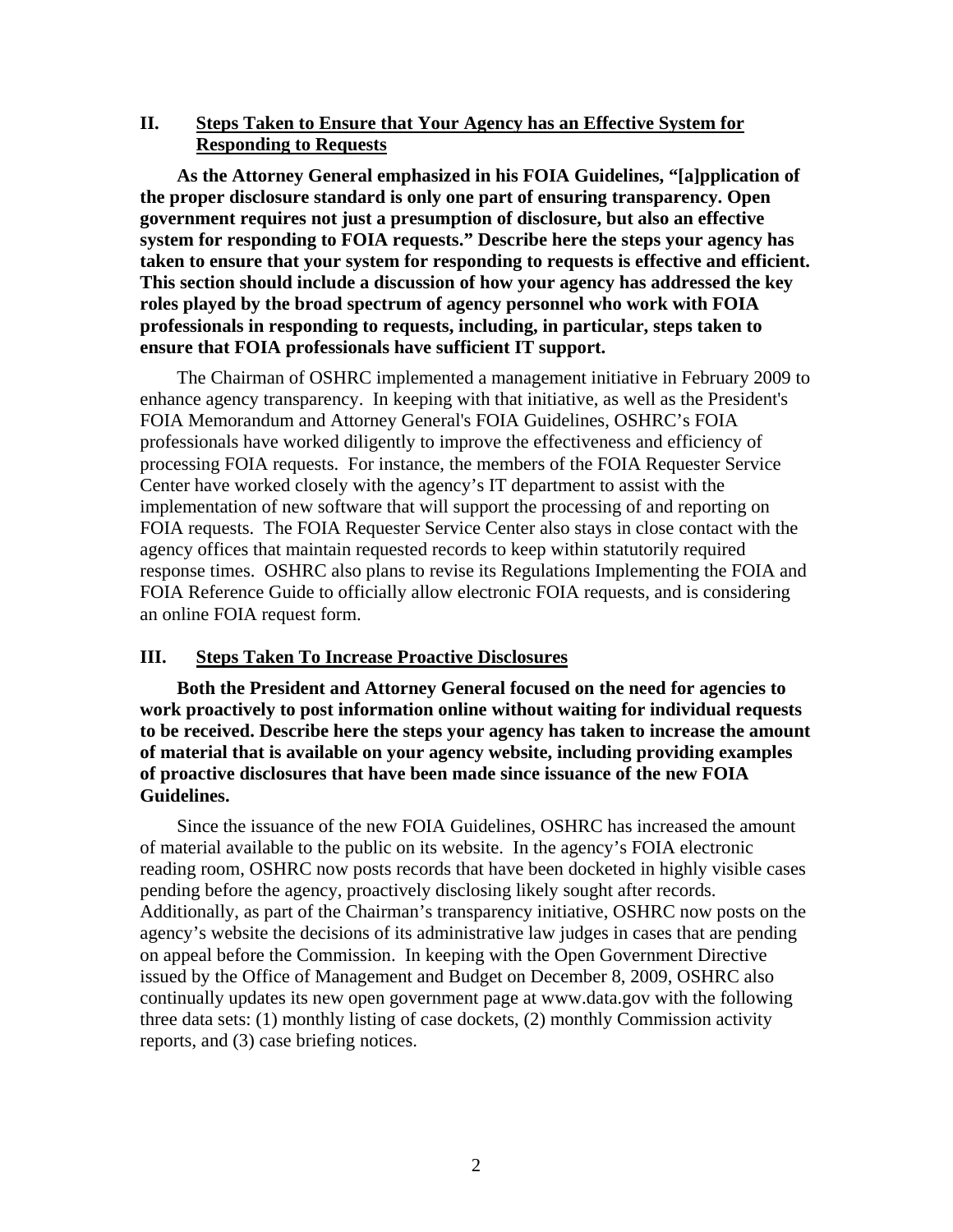## **IV. Steps Taken To Greater Utilize Technology**

**A key component of the President's Memorandum was the direction to "use modern technology to inform citizens about what is known and done by their Government." In addition to using the internet to make proactive disclosures, agencies should also be exploring ways to utilize technology in responding to requests. For this section of the Chief FOIA Officer Report, please answer the following questions:** 

### 1) **Does your agency currently receive requests electronically?**

Yes. OSHRC has begun to accept requests by electronic mail even though its Regulations Implementing the FOIA and FOIA Reference Guide do not currently permit electronic requests. OSHRC plans to revise its Regulations Implementing the FOIA and its FOIA Reference Guide accordingly. OSHRC is also presently considering the development of an online FOIA request form. Time and resources are the chief impediments to establishing this mechanism.

### **2) If not, what are the current impediments to your agency establishing a mechanism to receive requests electronically?**

N/A.

#### **3) Does your agency track requests electronically?**

Yes. OSHRC uses desktop software (Microsoft Word) to track FOIA requests and plans to transition to a new electronic tracking system for its FOIA requests.

## **4) If not, what are the current impediments to your agency utilizing a system to track requests electronically?**

N/A.

#### **5) Does your agency use technology to process requests?**

Yes. OSHRC uses e-mail to communicate within the agency and with requesters, and utilizes desktop software to access and make copies of responsive documents when applicable.

## **6) If not, what are the current impediments to your agency utilizing technology to process requests?**

N/A.